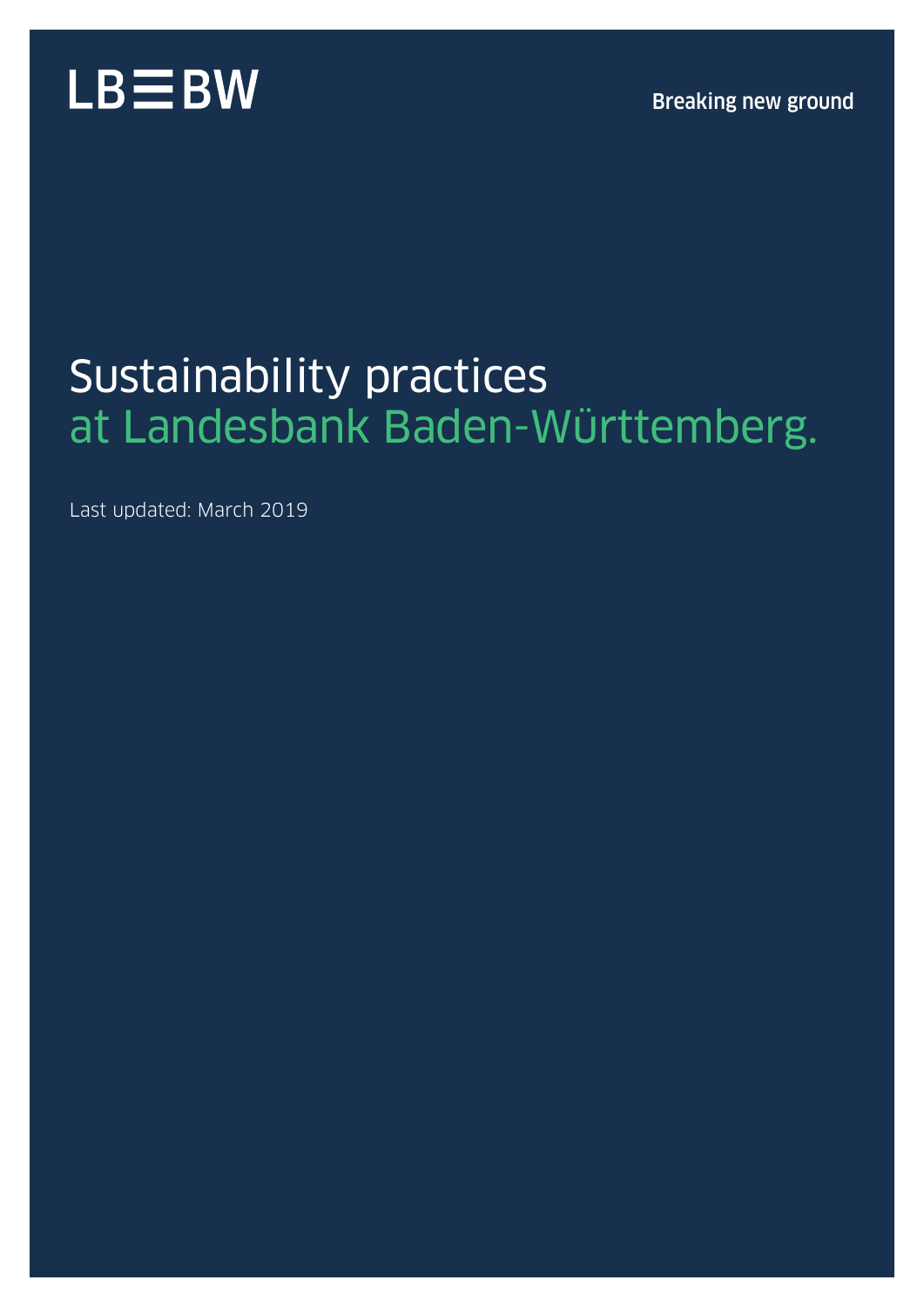### **Contents**

| 01    | <b>Introduction</b>                      | 01 |
|-------|------------------------------------------|----|
| 02    | Management and review of                 |    |
|       | sustainability aspects                   | 02 |
| 2.1   | Sustainability at the LBBW Group         | 02 |
| 2.2   | Guiding principles for                   |    |
|       | risk management                          | 03 |
| 03    | International standards and              |    |
|       | compliance in the core business          | 04 |
| 3.1   | <b>UN Global Compact</b>                 | 04 |
| 3.2   | <b>OECD Guidelines for Multinational</b> |    |
|       | <b>Enterprises</b>                       | 04 |
| 3.3   | <b>IFC Performance Standards</b>         | 04 |
| 3.4   | Review process in the                    |    |
|       | lending business                         | 04 |
| 3.5   | Criteria for own investments and         |    |
|       | Asset management                         | 05 |
| 3.5.1 | Own investments                          | 05 |
| 3.5.2 | asset management                         | 06 |
| 04    | Management of environmental and          |    |
|       | social risks and governance aspects      | 07 |
| 4.1   | General guidelines                       | 07 |
| 4.1.1 | LBBW climate strategy                    | 07 |
| 4.1.2 | Biodiversity principles and              |    |
|       | protection of species                    | 08 |
| 4.1.3 | Human rights and workers' rights         | 08 |
| 4.1.4 | Indigenous peoples                       | 09 |
| 4.1.5 | Compliance and corruption                |    |
|       | prevention                               | 09 |
| 4.1.6 | <b>Donations</b>                         | 10 |
| 4.1.7 | Quality management                       | 10 |
| 4.1.8 | Tax compliance                           | 10 |

| 4.2          | Sector-specific principles                | 11 |
|--------------|-------------------------------------------|----|
| 4.2.1        | Review processes for industry/country     |    |
|              | risks relating to wood/paper, mining,     |    |
|              | crude oil/natural gas, and bioenergy 11   |    |
| 4.2.2        | Energy                                    | 12 |
|              | 4.2.2.1 Energy efficiency in construction | 12 |
|              | 4.2.2.2 Bioenergy                         | 12 |
|              | 4.2.2.3 Coal mining and coal-fired        |    |
|              | power plants                              | 12 |
|              | 4.2.2.4 Nuclear power                     | 13 |
| 4.2.3        | Mining                                    | 13 |
|              | 4.2.3.1 Uranium mining                    | 13 |
| 4.2.3.2 Gold |                                           | 14 |
| 4.2.4        | Crude oil/natural gas                     | 14 |
| 4.2.5        | Arms                                      | 14 |
| 4.2.6        | Pornography                               | 14 |
| 4.2.7        | Gambling                                  | 14 |
|              |                                           |    |
| 05           | Equal opportunity and diversity,          |    |
|              | pay                                       | 15 |

5.1 Remuneration 15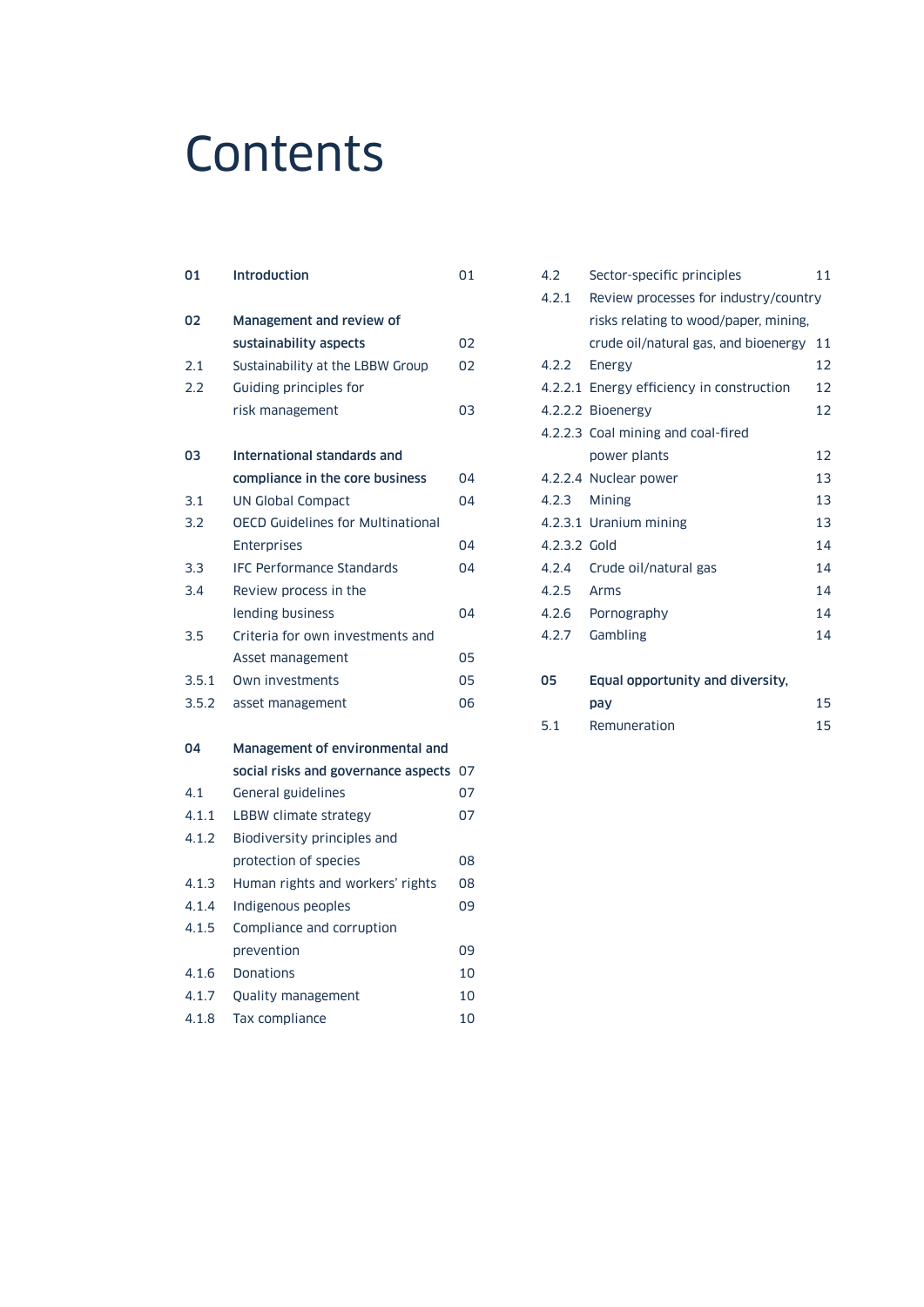# 01 Introduction

As a Landesbank, we are responsible for the people and companies in our region. Sustainability is an integral part of our corporate culture and business conduct. We want to help create a sustainable future and proactively promote sustainability and economic, environmental, and social responsibility in our banking business.

The four central strategic cornerstones of Landesbank Baden-Württemberg (LBBW) are clearly defined: We want to systematically strengthen our business with customers, press ahead with digitalization, increase agility and, above all, anchor sustainability in our thoughts and actions. We have established practices and standards that all LBBW employees are required to follow. They guide our day-to-day business and ensure that we live up to our responsibilities to other people and the environment.

This document provides a high-level view of the key sustainability practices at Landesbank Baden-Württemberg. In it, we present our positions and guidelines, particularly for our core business. We explain in detail what sustainability aspects we look at, what international standards the Bank is committed to, and how we manage social and environmental risks.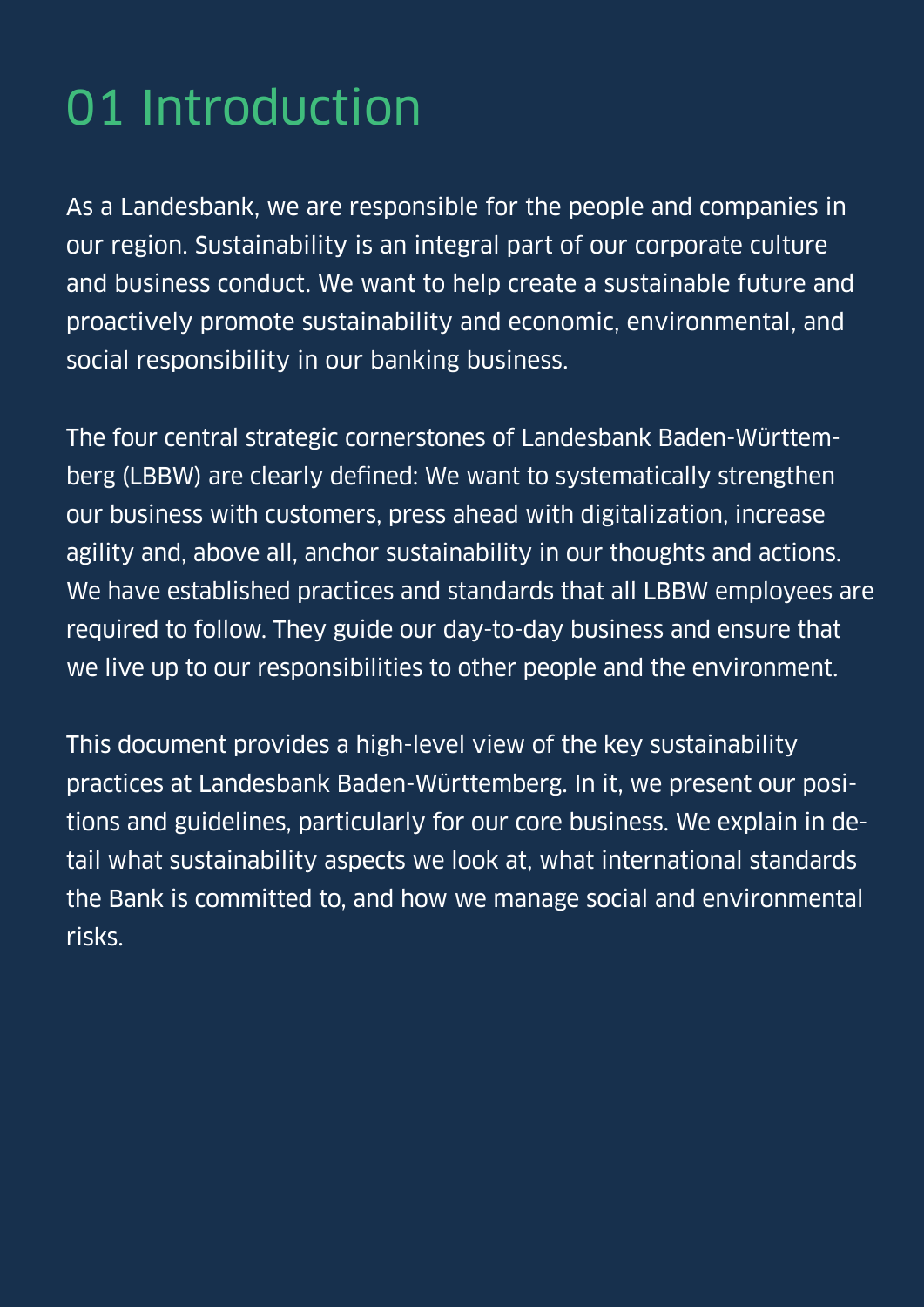# 02 Management and review of sustainability aspects.

#### 2.1 Sustainability at the LBBW Group.

Our sustainability policy establishes the ground rules for all sustainability activities at LBBW and underpins the integration of social, economic and environmental issues into our operations as a whole. It lays out LBBW's guiding sustainability principles for strategy, management, customers, employees, operations, corporate citizenship and communication. We have defined overarching goals for the implementation of our sustainability policy. All the goals and principles in detail  $\rightarrow$ LBBW Sustainability Report 2017 starting on page 9.

Unconditional compliance with all statutory provisions and internal rules as well as the integrity of each individual employee constitute the foundations of sustainable corporate governance. We have adopted a code of conduct as an overarching guideline for this purpose.

 $Code of Conduct \rightarrow www.IBBW.de/code-of-conduct-e)$ 

Various committees and departments coordinate the strategic exploration of sustainability issues as well as the operational management and specific execution of sustainability activities. Organizational structure  $\rightarrow$  LBBW Sustainability Report 2017 starting on page 15.

Our sustainability management system implements sustainable policies and practices throughout the Bank, in all specialized divisions, subsidiaries and branches, and therefore embeds sustainability factors in all business policy decisions.

The "Principles and Guidelines for Implementing LBBW's Sustainability Policy and Goals" give our managers and staff concrete guidance on how to conduct everyday business. Managers in the specialized divisions of LBBW and its subsidiaries then use this guidance to define specific projects in the sustainability program. Sustainability Management has an advisory role in this context. At the end of each year, we document whether the projects have been completed successfully. The Board of Managing Directors is updated on project progress once a year as part of the management review.

Principles and Guidelines for Implementing LBBW's Sustainability Policy and Goals  $\rightarrow$ www.LBBW.de/konzern/nachhaltigkeit/prinzipi[en\\_und\\_richtlinien\\_LBBW\\_nachhaltigkeitspolitik\\_](https://www.lbbw.de/konzern/nachhaltigkeit/prinzipien_und_richtlinien_lbbw_nachhaltigkeitspolitik_und_-ziele_7v4a6cttq_m.pdf) und\_-ziele\_46215\_7v4a6cttq\_m.pdf

In the LBBW Sustainability Report, we comprehensively report on all sustainability practices and activities each year. The report complies with Global Reporting Initiative (GRI G4) requirements and is audited by an external environmental auditor.

Sustainability Report 2017  [https://www.LBBW.de/](https://www.LBBW.de/sustainability) [sustainability](https://www.LBBW.de/sustainability)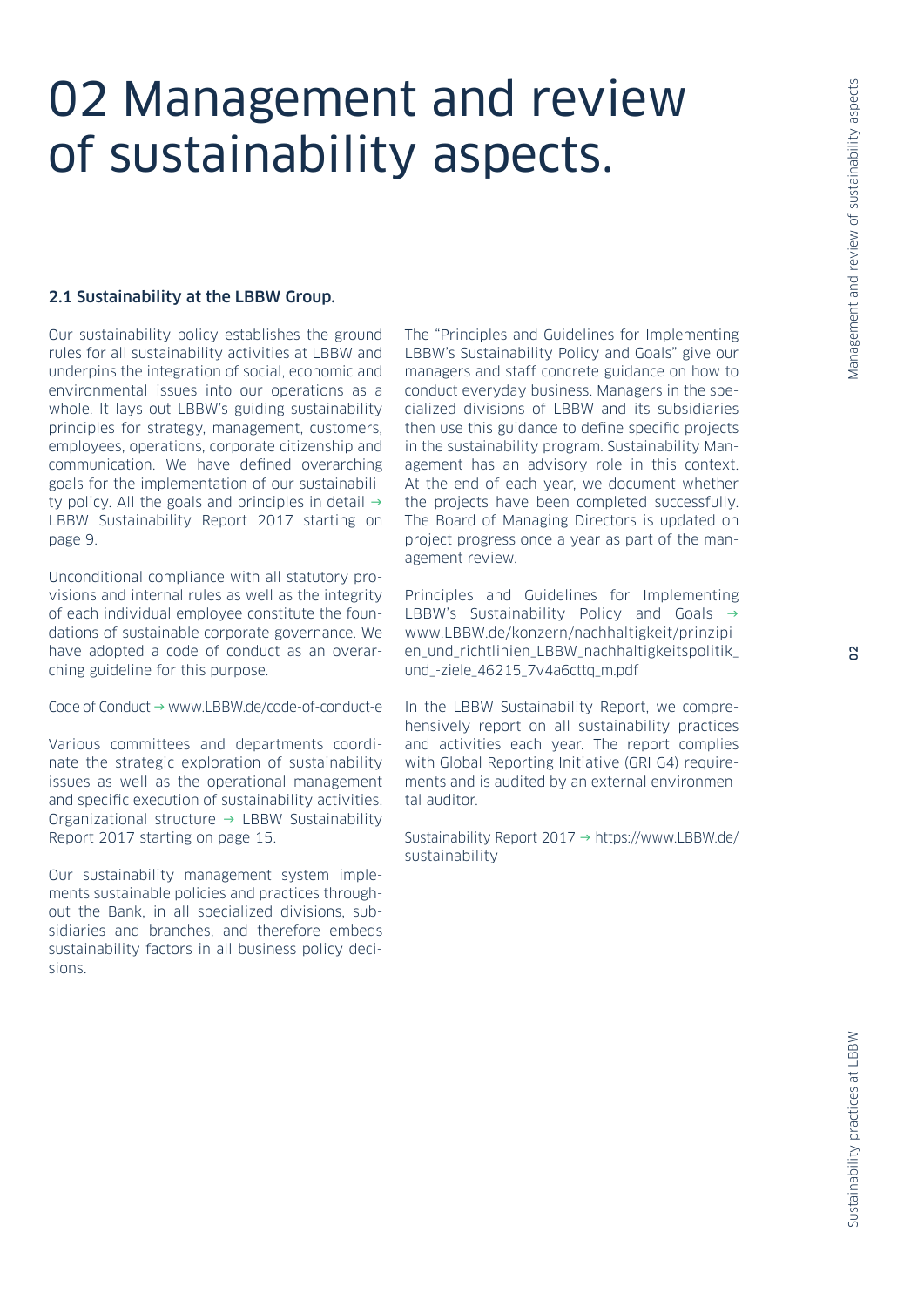#### 2.2 Guiding principles for risk management.

We foster a responsible risk culture and engage in agile risk management. We identify key laws, regulations and stipulations that apply to the Bank on an ongoing basis and monitor our compliance with them. The following risk management guidelines set out the main principles used when considering risks and opportunities within the LBBW Group and drive how its goals are consistently understood in relation to risk management throughout the Group.

- The LBBW Group aims to act in the best longterm interests of its customers and stakeholders.
- Transactions that are liable to jeopardize the Bank's reputation on a sustained basis should be avoided. The sustainability policy of the LBBW Group must be observed.
- Tax and regulatory requirements are considered when concluding transactions in the Bank's own name and in customer relationships. We do not offer or trade products that breach these requirements.
- The LBBW Group considers ethical aspects, such as human rights, environmental protection, working conditions and anti-corruption, when granting loans and making investments. It goes without saying that we do not support any unlawful acts such as tax evasion or actions in violation of tax compliance and criminal activities.
- Financing or hedging of deliveries of arms, defense or dual-use goods to other countries and other critical sustainability issues are subject to restrictions defined in the Bank's internal rules. We generally do not support projects that will clearly cause large-scale environmental destruction without providing any added environmental value.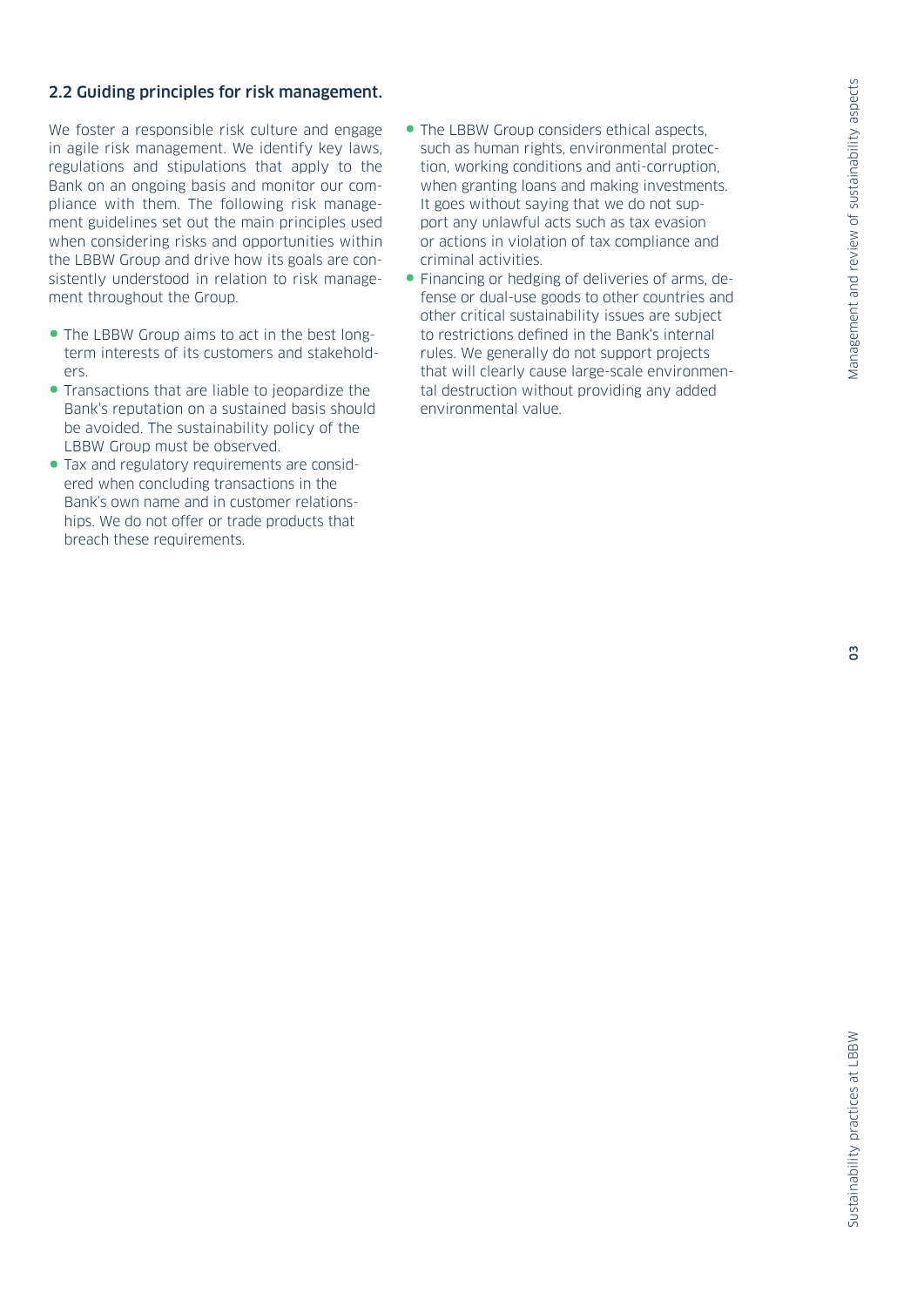## 03 International standards and compliance in the core business.

The guidelines and operating procedures at LBBW are modeled not only on laws, rules and regulations, but also on internationally recognized standards and voluntary commitments. They include the UN Global Compact, the core labor standards of the International Labor Organization (ILO) (see section 4.1.3), the OECD Guidelines (Organization for Economic Co-operation and Development) for Multinational Enterprises, and the Performance Standards of the International Finance Corporation (IFC).

#### 3.1 UN Global Compact.

The United Nations Global Compact (UNGC) is the world's largest initiative for responsible corporate governance. As an open forum, it aims to initiate change processes leading to a sustainable global economy that benefits all people, communities and markets, and to provide a platform for sharing ideas. As a signatory, LBBW has committed to integrating the Ten Principles of the UN Global Compact (https://www.unglobalcompact. org/what-is-gc/mission/principles) into corporate strategy, corporate culture and daily operations (including in the investment and lending business and in its own investments) and to participate in cooperation projects that promote the general goals of the United Nations, especially the sustainable development goals.

#### 3.2 OECD Guidelines for Multinational Enterprises.

This code of conduct for responsible corporate governance includes joint recommendations made to industry by the member countries of the Organization for Economic Co-operation and Development (OECD) on issues such as human rights, the environment, corruption and transparency.

For example, multinational enterprises should publicly report on all key aspects of their business activities, including compliance with environmental and social standards and foreseeable risk factors associated with their business activities. They should implement an efficient environmental management system and use the precautionary approach. They should also generally compete fairly with other companies and

follow fair business practices in dealings with consumers.

#### 3.3 IFC Performance Standards.

The Performance Standards of the International Finance Corporation (IFC) were developed by the World Bank Group in order to ensure globally financed projects and programs meet minimum social and environmental standards. Compliance is mandatory for projects in developing and emerging countries that are funded by entities such as the International Bank for Reconstruction and Development (IBRD), the International Development Association (IDA), the Multilateral Investment Guarantee Agency (MIGA) or the International Finance Corporation (IFC). The Performance Standards also give LBBW guidance on client expectations with respect to project financing.

#### 3.4 Review process in the lending business.

We are well aware of our corporate responsibility in all financing projects. This is why we ensure through mandatory in-house review processes and a comprehensive set of rules that reputation and sustainability risks relating to the environment, society or ethics are identified, analyzed, and assessed early in the process of deciding on extending credit. Our assessment may result in LBBW rejecting certain transactions.

Client advisors also check loan inquiries against internal lending rules for compliance and sustainability risks. In unclear cases or cases involving issues not yet covered by binding regulations and screening criteria, an opinion can be requested from Group Compliance and/or Sustainability Management.

A standardized opinion request form is used to capture data such as all involved parties, the type and purpose of the business relationship, past research findings, any red flags with respect to compliance risks (including money laundering, fraud) or sustainability risks (including arms, genetic engineering, nuclear power, environmental degradation, protection of species and biological diversity, climate change, workers' rights and human rights). Once the compliance and/or sustain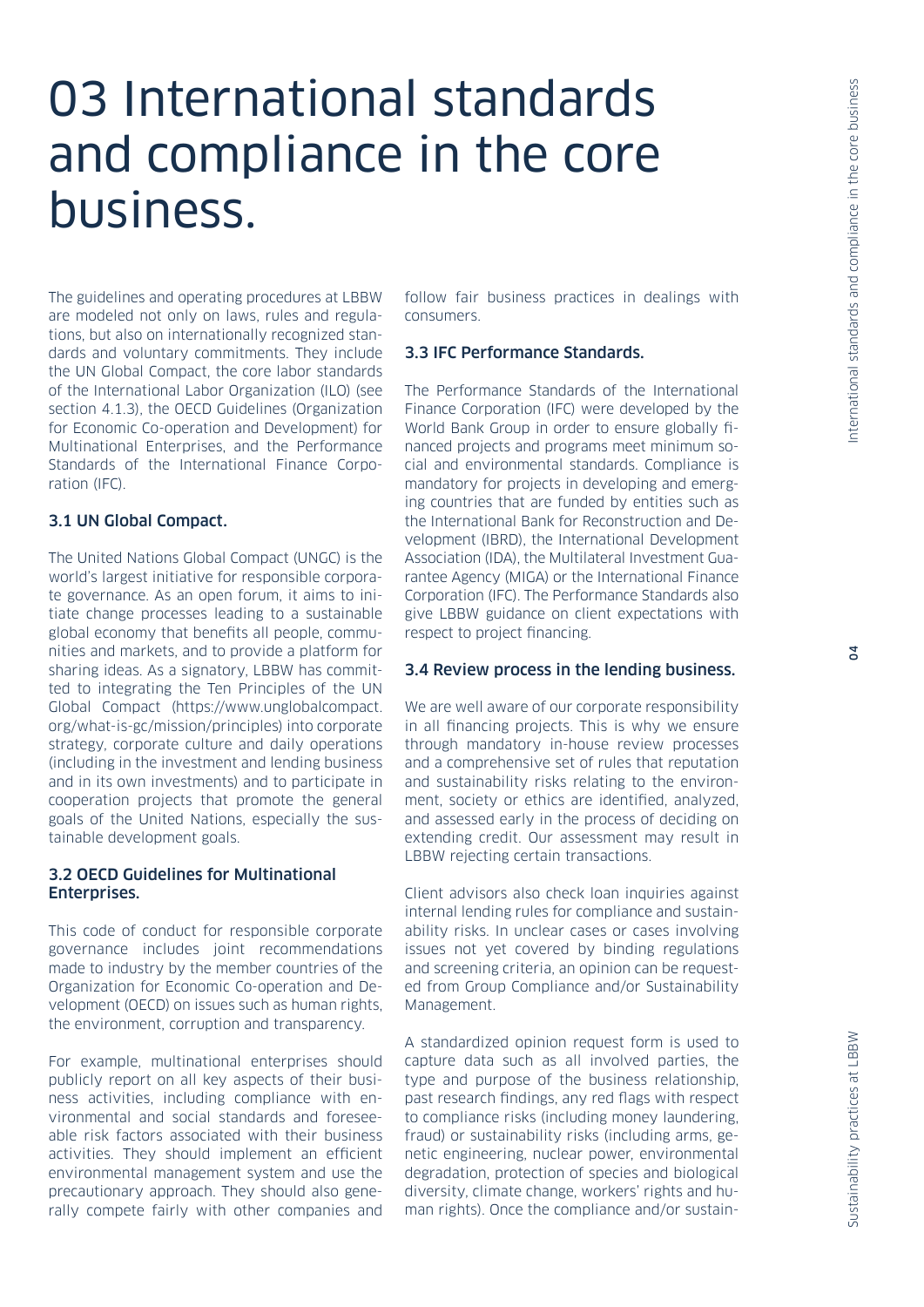ability experts have made their assessment, the appropriate client advisor decides whether to pursue the transaction. If the decision is affirmative, the compliance/sustainability assessments are added to the loan inquiry and considered in the loan decision-making process.

A standardized sustainability review of loan customers by the front office was piloted in the corporate clients business (except for export and project financing, which have specific review processes) at the end of 2018. The review criteria are based on the Ten Principles of the UN Global Compact as a framework for socially and environmentally responsible corporate governance. Each question is given a green, yellow or red rating based on a traffic light system. If the sum of all ratings is red (negative), no business can be conducted with the company going forward. For investment projects outside the DACH region (Germany, Austria, Switzerland), the review process also stipulates using the Protected Planet database (www.protectedplanet.net) to check whether the project is located in a protected area (UNESCO World Heritage Site, Ramsar Site (Ramsar Convention; international treaty on wetlands), UNESCO (United Nations Educational, Scientific and Cultural Organization) MAB (UN-ESCO Program "Man and the Biosphere"), IUCN protected area (IUCN: International Union for Conservation of Nature) category Ia, b or II). The Sustainability team must be brought in whenever a protected area is involved. Based on the experience from the pilot project, the standardized review is planned to be permanently rolled out to all corporate client areas.

#### 3.5 Criteria for own investments and asset management.

We are convinced that socially and environmentally responsible practices are the best guarantee for long-term success.

#### 3.5.1 Own investments.

By signing the United Nations' "Principles for Responsible Investment" (PRI), we agree to incorporate more aspects of our social and environmental responsibilities and corporate governance (environmental, social and corporate governance (ESG)) into analysis and decision-making processes for our own investments.

In 2011, sustainability criteria were defined for the investment of LBBW's free unappropriated equity. The criteria were revised in 2016. They now apply to significantly more portfolios. New investments are categorically rejected based on exclusion criteria if they involve child labor or company violations of human and workers' rights.1 We also do not invest in bonds issued by authoritarian regimes. The review is conducted by ISS-oekom, a sustainability rating agency.

<sup>1</sup> Child labor: At a country level, that means: It is considered a violation if the employment of children is widespread in a country. At a company level, that means: see workers' rights exclusion criteria (child labor is part of the exclusion criterion). Violation of workers' rights: At a country level, that means: It is considered a violation if working conditions in a country are especially poor, particularly regarding minimum wages, working hours, and health and safety. At a company level, that means: It is considered a violation to flagrantly breach at least one of the four fundamental principles of the ILO Declaration on Fundamental Principles and Rights at Work (freedom of association and collective bargaining, forced or compulsory labor, child labor, and discrimination).

It is also considered a violation to systematically circumvent minimum labor standards (e.g. in health and safety, pay, working hours) even if they are not directly related to the four ILO conventions. This exclusion criterion applies to minimum standard violations by the company itself as well as its suppliers/subcontractors. Violation of human rights: At a country level, that means: It is considered a violation if human rights are severely restricted in a country with regard to political arbitrariness, torture, privacy, freedom of movement, freedom of religion, etc. At a company level, that means: It is considered a violation to egregiously breach internationally recognized principles like the UN Universal Declaration of Human Rights, provided they do not exclusively relate to governmental obligations and are not already covered by the ILO Declaration on Fundamental Principles and Rights at Work (see workers' rights). This includes, without limitation, actions that deliberately expose the population, customers, etc. to serious threats to their health/life; human trafficking; severe use of force against third parties and the hiring and/or active support of such use of force; actions that seriously violate third parties' rights to self-determination; actions that seriously disregard cultural rights to self-determination or cultural dignity. The exclusion criterion applies to violations by the company itself as well as its suppliers/subcontractors.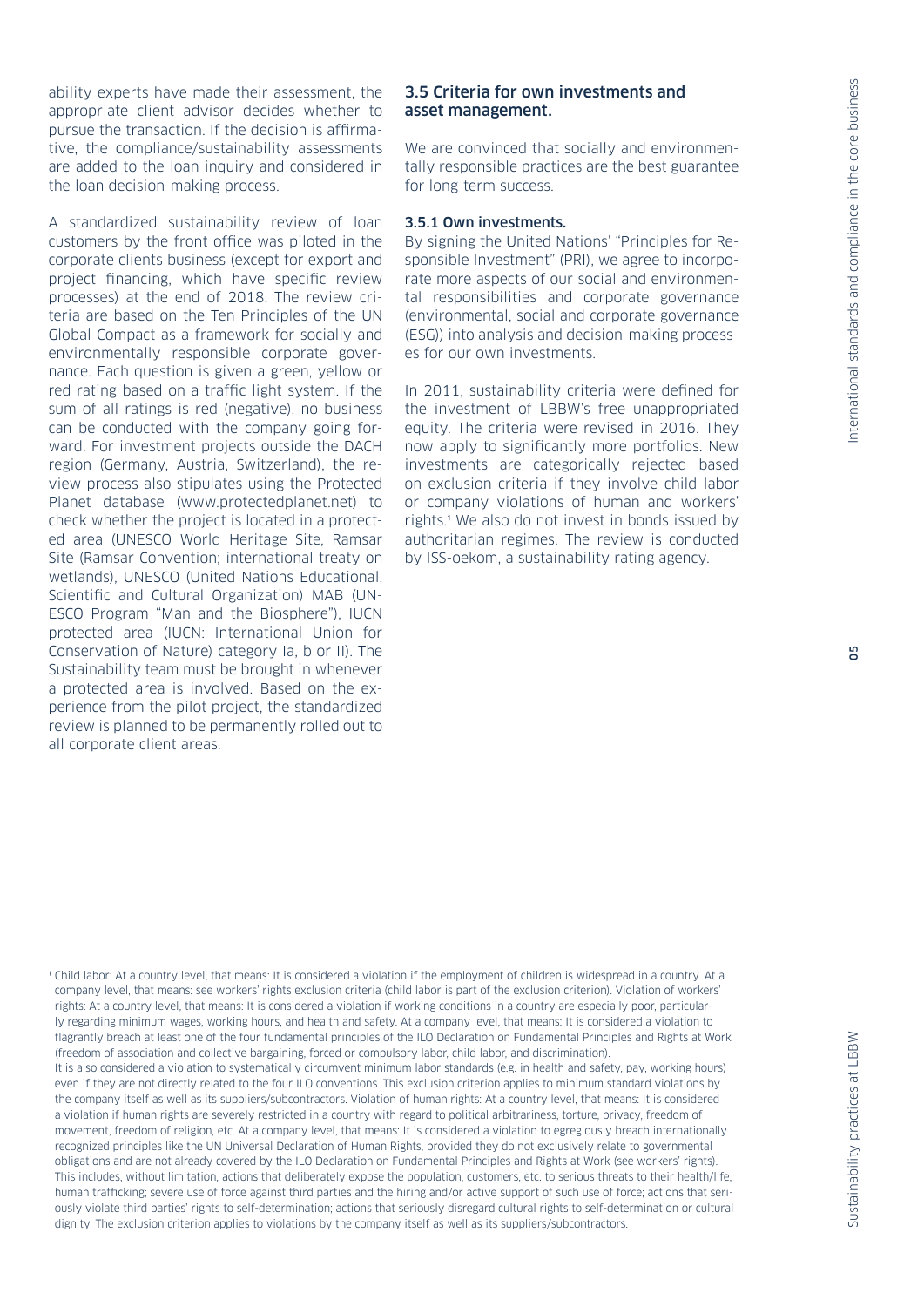#### 3.5.2 Asset management.

LBBW Asset Management Investmentgesellschaft mbH is a wholly owned subsidiary of LBBW and the central provider of investment solutions within the LBBW Group. We strive to align our investment activities with the principles for responsible investment with regard to the mandates and investment products under our management.

These principles also include non-financial criteria with regard to the environment, social concerns and corporate governance, known collectively as "ESG criteria". We aim to achieve long-term success. LBBW Asset Management Investmentgesellschaft mbH includes ESG criteria for analysis and decision-making processes in its investment activities and, in keeping with our fiduciary duties, does so while giving full consideration to our investors' requirements and objectives. In addition, more and more assets under our management are affected by engagement and the active exercise of shareholder rights via proxy voting.

Implementation guideposts include internationally recognized standards such as the UN Global Compact, the United Nations Principles for Responsible Investment (UN PRI), the "Wohlverhaltensregeln" (Rules of Conduct) of the Bundesverband Investment und Asset Management e.V. (BVI) and the German Corporate Governance Code.

The following exclusion criteria apply to all mandates and investment products of LBBW Asset Management Investmentgesellschaft mbH:

- We do not invest in companies that produce cluster munitions and/or anti-personnel mines, which are prohibited by international convention. (See also section 4.2.5 Arms  $\rightarrow$  groupwide company exclusion list)
- We do not invest in agricultural commodities, either.

By signing the United Nations Principles for Responsible Investment (UN PRI), LBBW Asset Management Investmentgesellschaft mbH wishes to contribute to the development of a more solid and more sustainable financial system.

More information on the Guidelines for Responsible Investment of LBBW Asset Management mbH: [www.LBBW-am.de/fileadmin/user\\_upload/](https://www.lbbw-am.de/fileadmin/user_upload/Leitlinie_Verantwortliches_Investieren_V_1.0.pdf) [Leitlinie\\_Verantwortliches\\_Investieren\\_V\\_1.0.pdf](https://www.lbbw-am.de/fileadmin/user_upload/Leitlinie_Verantwortliches_Investieren_V_1.0.pdf)

More explanations on PRI  $\rightarrow$  LBBW Sustainability Report 2017 page 51.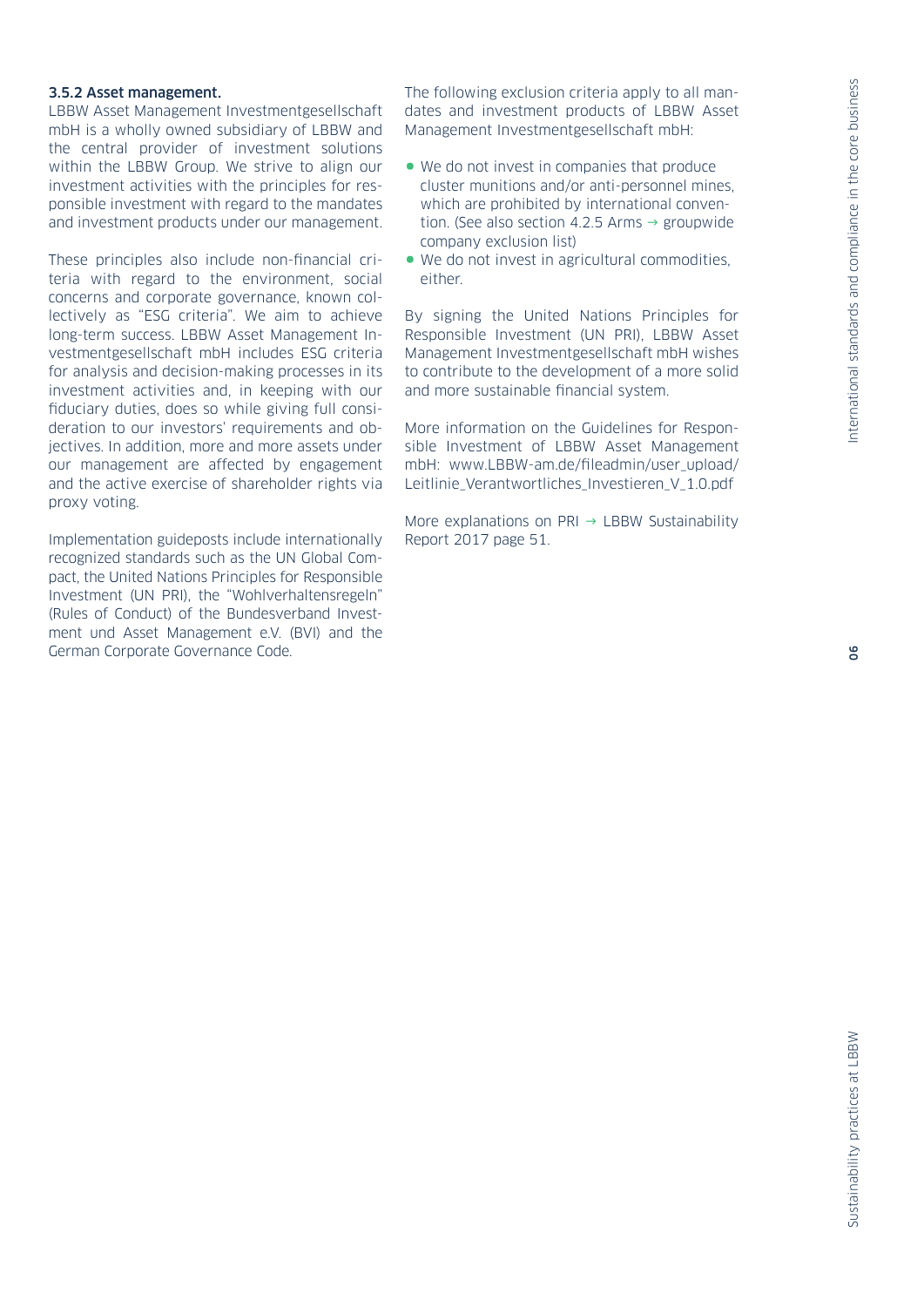# 04 Management of environmental and social risks and of governance aspects.

#### 4.1 General guidelines.

Our top priority is to be honest in our approach and respectful in our treatment of customers, employees and direct and indirect business partners. The Group Compliance division drives compliance with all internal and external rules, regulations and laws and prevents undesirable things such as crime and corruption. We consider the climate and biodiversity impact of transactions in the investment and lending business, project financing and our business operations.

LBBW believes it is important for companies receiving investment or funding from the Bank to include criteria on climate change, (anti-)corruption, human rights and workers' rights in their procurement and operating policies and incorporate clauses regarding compliance with climate change and corruption criteria in their contracts with suppliers and subcontractors. It holds the same views regarding the inclusion of gender, women's rights and tax criteria in procurement and operating policies and the incorporation of tax criteria in contracts with suppliers and subcontractors.

#### 4.1.1 LBBW climate strategy.

We actively support the substitution of low-emission business practices for practices that generate large quantities of greenhouse gases – not just in other companies but in our own business operations, too. We had reached our CO2 goal for 2020 by the end of 2017 - a 25% reduction in absolute carbon dioxide emissions versus 2009 levels. We are constantly making technical and organizational improvements to reduce CO<sub>2</sub> emissions even more.

LBBW moved early to develop expertise in markets of the future such as renewable energies (especially wind power) and energy efficiency and provides related products and services to its customers.

We advise companies on challenges involving the energy transition and the transformation of their business into a resilient, sustainable model. This is a core issue of our strategy for the future.

LBBW's climate strategy aims to achieve carbon neutrality. In addition, LBBW supports the goals of the Paris Agreement and does its part to keep increases in global temperatures well below 2 degrees Celsius.

We expect our employees, customers and suppliers to do their part to reduce direct and indirect emissions of pollutants such as particulates, nitrogen oxide and ammonia, avoid pesticides wherever possible and apply them responsibily where necessary, minimize water consumption and prevent water pollution.

LBBW expects large companies and multinational enterprises to publish a sustainability report modeled after the GRI Standards. Companies that we invest in are expected to include environmental, social, and governance criteria in their procurement and operating policies and incorporate clauses on compliance with environmental, social and governance criteria in their contracts with suppliers and subcontractors.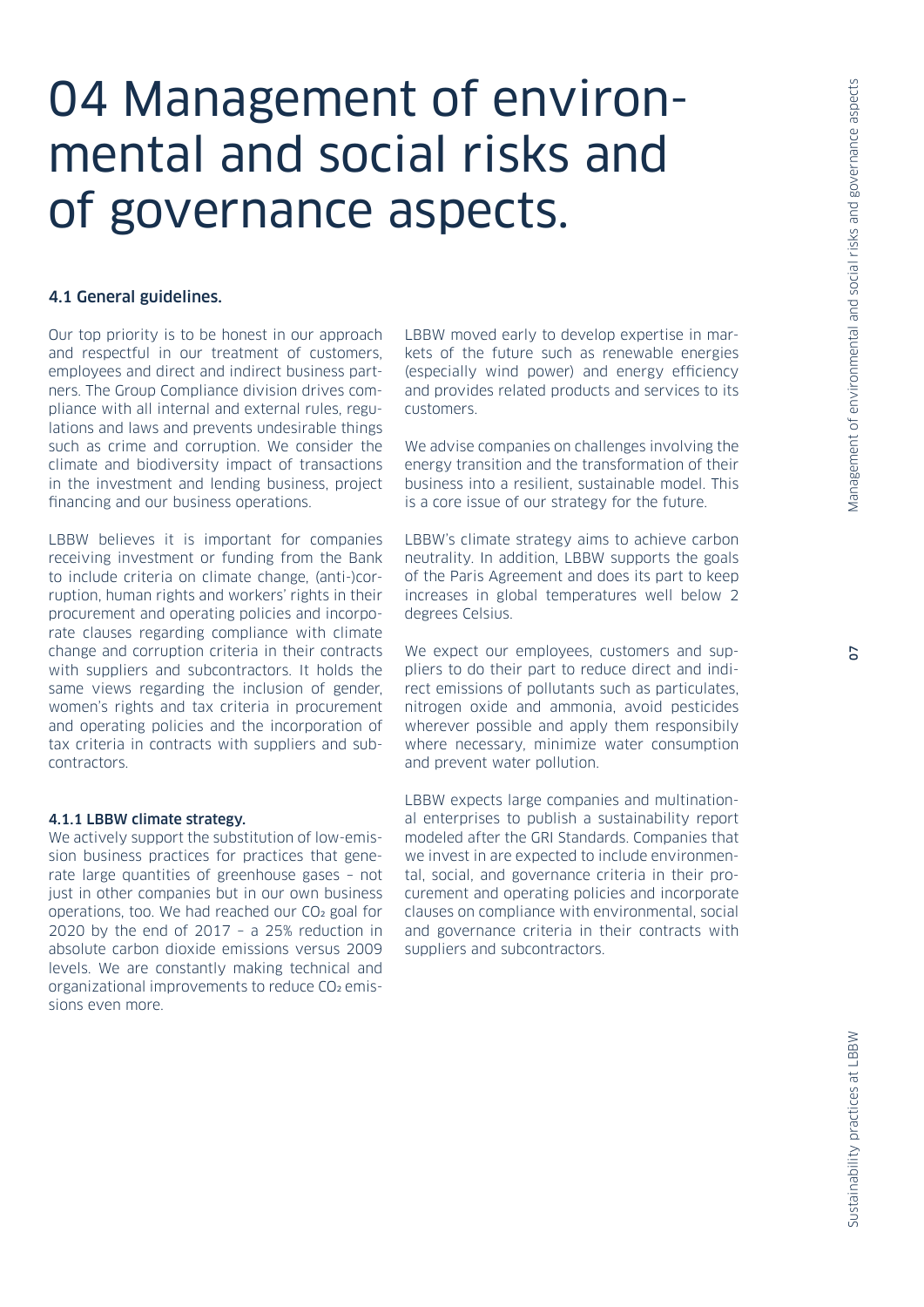#### 4.1.2 Biodiversity principles and protection of species.

All companies directly or indirectly use services that affect biodiversity. It is our policy not to support projects that clearly cause large-scale destruction of biodiversity without simultaneously adding environmental value.

This is particularly true of projects in internationally recognized protected areas (e.g., High Conservation Value Areas (HCVA), IUCN protected areas, UNESCO World Heritage Sites, wetlands according to the Ramsar Convention) and endangered species (e.g., the Washington Convention (CITES)).

Living genetically modified organisms should only be produced or traded if the importing country has given its permission and all the requirements of the Cartagena Protocol have been met. LBBW also deems it important for activities relating to genetic material and genetic engineering to take place only if they meet the approval and processing requirements described in the UN Convention on Biological Diversity and the related Bonn Guidelines or Nagoya Protocol.

Regarding the protection of animals and species, LBBW expects its customers and suppliers to avoid any adverse impacts on the populations or number of plants and animals included on the IUCN Red List of Threatened Species.

LBBW also rejects trading in endangered animals and species of plants placed on the CITES lists.

#### 4.1.3 Human rights and workers' rights.

As a member of the international community, LBBW is committed to the United Nations' Universal Declaration of Human Rights.

LBBW is also committed to the UN Guiding Principles on Business and Human Rights.

We endeavor not to work with any company or institution known to disregard basic human rights. This applies to all types of business, transactions, projects, products, operating decisions, strategies, and plans of the LBBW Group.

Human rights are an integral part of our values and beliefs. We have embedded human rights considerations in our investment and lending process to the greatest extent possible in order to identify, prevent and mitigate human rights violations. We are well aware of the fact that certain sectors could pose a greater risk with respect to the disrespect for human rights. Because of this, we have defined specific industry guidelines for the lending business, see section 4.2.

If companies receiving investment or funding from us acquire natural resources in a way that affects land rights, we expect the purchase to be made with the free prior and informed consent (FPIC) of the land users.

The protection of basic worker rights is very important to us.

All the LBBW Group's employees are covered by the International Labor Organization's (ILO) eight core labor standards (conventions) governing equitable working conditions (www.ilo.org), provided they have been ratified in the relevant country:

- Forced Labor Convention
- Freedom of Association and Protection of the Right to Organize Convention
- Right to Organize and Collective Bargaining Convention
- Equal Remuneration Convention
- Abolition of Forced Labor Convention
- Discrimination (Employment and Occupation) Convention
- Minimum Age Convention
- Worst Forms of Child Labor Convention

We include sustainability considerations relating to respect for human and workers' rights in our guidelines on the lending business and retail customer advice.

What is important in this context is that the rights of children are respected without exception. This applies to our customers, employees, suppliers and other partners with whom we cooperate.

We also expect our suppliers and their subcontractors to respect these human and workers' rights.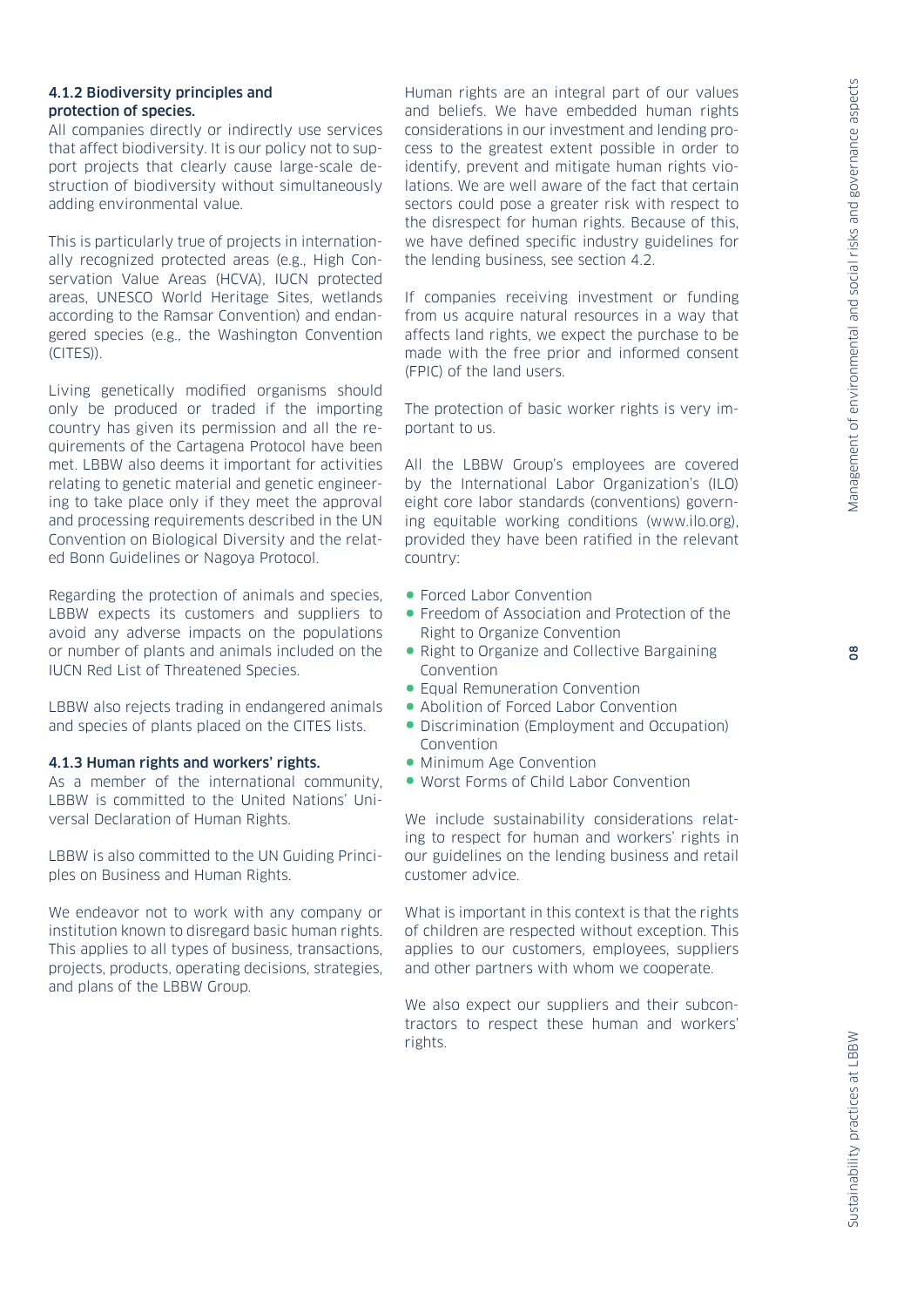All business we conduct with our suppliers is based on supplier registration. To become an approved LBBW supplier, companies must answer multiple questions, including several relating to sustainability issues, on LBBW's supplier portal. The questions concern issues such as environmental and social management systems, employee environmental training, waste disposal plans, and the publication of environmental or sustainability reports. Every supplier is additionally required to acknowledge the "Sustainability Agreement for LBBW Suppliers" when registering with LBBW and sign it when entering into a contract. This agreement compels our suppliers to meet social and environmental criteria that we consider essential. Any supplier violating the social standards contained in the sustainability agreement (e.g., prohibition on human rights abuses such as child labor) must accept this violation as grounds for termination of the agreement without notice for cause.

#### 4.1.4 Indigenous peoples.

We recognize the need to protect indigenous peoples and their connection to ancestral lands. For this reason, LBBW pays particular attention to the protection of indigenous peoples and their cultural heritage in transactions, business relationships and project financing. If transactions have an impact on indigenous peoples, LBBW considers factors such as respect for human rights, regional ecological impacts and land rights.

If resettlements are unavoidable, we expect our customer companies to abide by national laws and regulations and – where applicable – the International Finance Corporation's (IFC) Performance Standard PS 5 ("Land Acquisition and Involuntary Resettlement").

Wherever project financing has the potential to affect indigenous peoples, we expect our customer companies to abide by the goals and requirements set out in IFC Performance Standard PS 7 ("Indigenous Peoples"). We assume that free, prior and informed consent (FPIC) is obtained from affected groups and that these groups have been actively involved in the decision-making and implementation processes.

This is particularly true for land, natural resources and the environment (territory), equal legal treatment including the right to culturally adapted education and health care, political participation and self-administration. LBBW considers it important for companies that it invests in or finances not to undertake or support settlements in occupied territories that violate humanitarian law.

#### 4.1.5 Compliance and corruption prevention.

We comply with all applicable laws and regulations. Our internal rules and Code of Conduct inform every individual's responsible actions at LBBW in compliance with the legal requirements and ethical and societal standards. Our effective compliance management organization primarily complies with financial sanctions and data protection requirements and prevents crimes such as money laundering, terrorism financing, fraud, corruption, and insider trading.

The normative framework is provided by the Code of Conduct. This code applies to LBBW and its subsidiaries. A separate section on corporate social responsibility acknowledges the importance of sustainability, referring to the sustainability policy and goals and the principles and guidelines involved in implementing them. Digitalization, stricter regulations and new working methods have recently become part of our regular workdays. For this reason, the Code was expanded to include topics such as competition and antitrust law, whistleblower systems and the need for openness to mistakes and a willingness to learn from them. In its Code of Conduct, LBBW recognizes the United Nations' Universal Declaration of Human Rights as applicable people all over the world and expects its business partners to do the same.

Special compliance functions (including MaRisk Compliance and Capital Market Compliance2) monitor the adoption and satisfaction of minimum requirements defined by regulators regarding risk management (MaRisk) and the compliance function (MaComp), among other things, and also monitor security systems and controls aimed at preventing money laundering and terrorism financing.

The compliance function for fraud and corruption prevention aims to prevent crimes that could harm the LBBW Group's reputation or present a risk of loss to LBBW's or its customers' assets. It analyzes risks, tracks leading indicators, and implements security systems and controls for customers and transactions. The annual risk analysis includes the identification and assessment of all internal and external risks relating to crimes relevant to the Bank and the Group. Preventive measures are then developed based on this information. More generally, we are guided by the OECD Guidelines for Multinational Enterprises, which also provide anticorruption recommendations (see section 3.2).

Sustainability practices at LBBW

Sustainability practices at LBBW

2 Minimum Requirements for Risk Management (MaRisk) and Minimum Requirements for the Compliance Function and Additional Requirements Governing Rules of Conduct, Organization and Transparency (MaComp).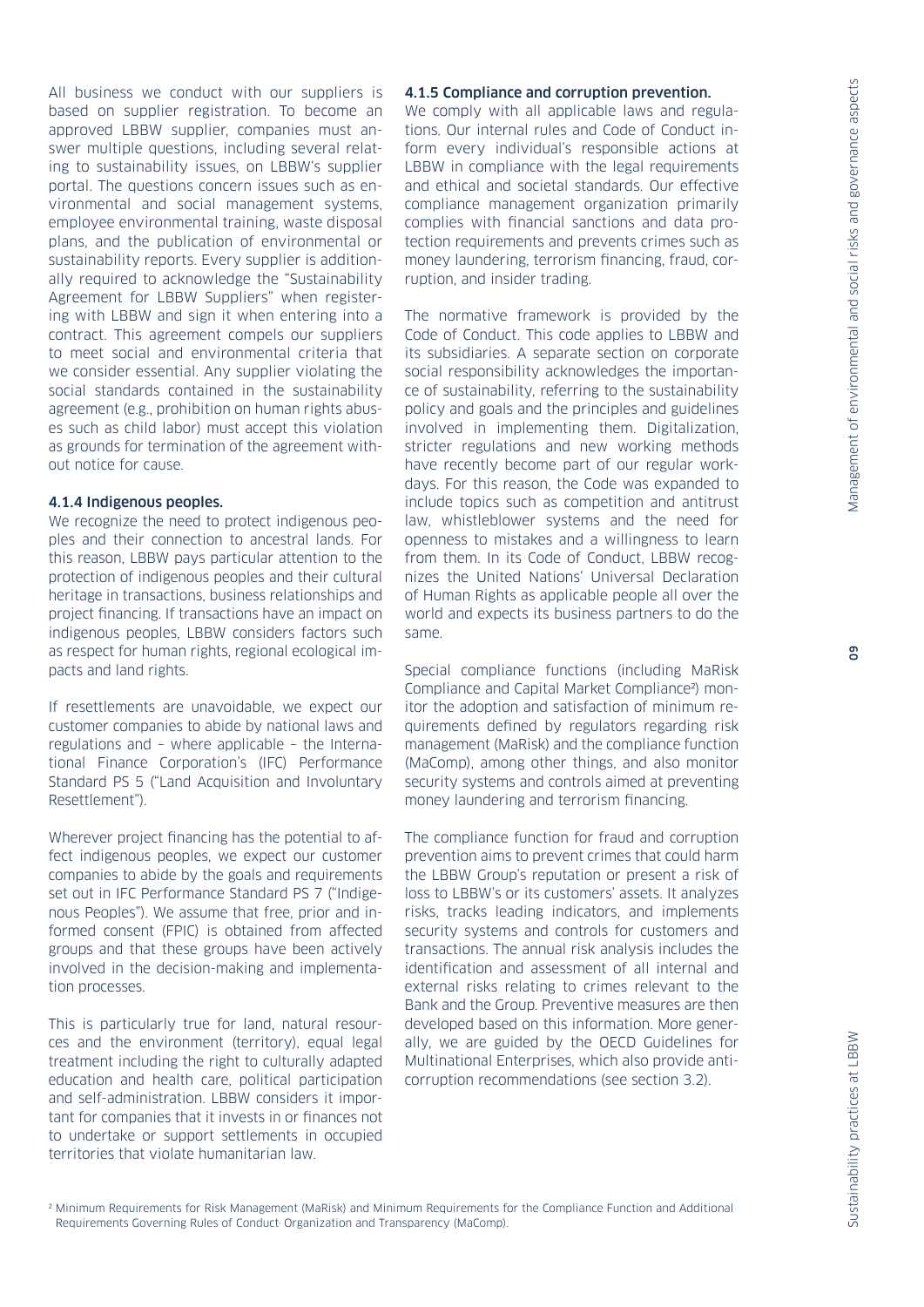The regulatory framework for combating crimes that applies to the LBBW Bank and the LBBW Group includes all essential preventive measures and general organizational requirements (e.g. suspicious activity reporting channels). These standards have been incorporated into the guideline for giving and receiving benefits (gifts, meals, events). Concerns and suspicious activity can also be reported anonymously to an external ombudsman. This option is available at all branches and subsidiaries throughout the LBBW Group. The ombudsman is also available for external third parties (e.g., customers, business partners and suppliers).

Further information on money laundering  $\rightarrow$  LBBW website (www.LBBW.de)

#### 4.1.6 Donations

Donations are integral to our being a good corporate citizen. We mainly donate to social, cultural and scientific projects. Having strong regional roots, we generally support recipients in relevant core markets. LBBW has a policy of not donating to politicians, political parties or governments.

#### 4.1.7 Quality management.

Our business depends on our customers' trust and satisfaction with our services. That is why we conduct our quality management in conformity with systematic rules and precautions. LBBW's complaint management system, for example, ensures that customer complaints are handled appropriately and immediately. Incoming complaints are analyzed to correct recurring issues or mistakes. The central complaint management function is a part of the Group Compliance division.

Our complaint procedure is as follows: Customers, employees and stakeholders with complaints can contact LBBW by phone, mail, our online contact form or by visiting an LBBW branch or BW Bank branch to discuss their concerns. LBBW responds to these complaints orally, in writing or on another durable data storage medium within a reasonable period with a view to finding a solution.

Consumers can also contact the consumer arbitration body<sup>3</sup> of the Association of German Public-Sector Banks (VÖB) to settle disputes with the Bank. Business clients can contact the arbitration body as well to handle disputes regarding payment services and electronic money.

All further details are covered by the arbitration rules of the consumer arbitration body. The Bank participates in dispute resolution procedures.

If the dispute relates to a contract concluded online, consumers can alternatively contact a dispute resolution body via the online platform of the European Commission at [ec.europa.eu/odr.](https://ec.europa.eu/odr)

Customers can also either file a complaint with the Federal Financial Supervisory Authority (if their complaint pertains to an alleged violation of regulations monitored by the Federal Financial Supervisory Authority) or seek recourse through the courts.

#### 4.1.8 Tax compliance.

LBBW does business and pays taxes mainly in Germany and is committed to meeting all of its tax obligations in and outside Germany. LBBW receives no benefits whatsoever from tax authorities.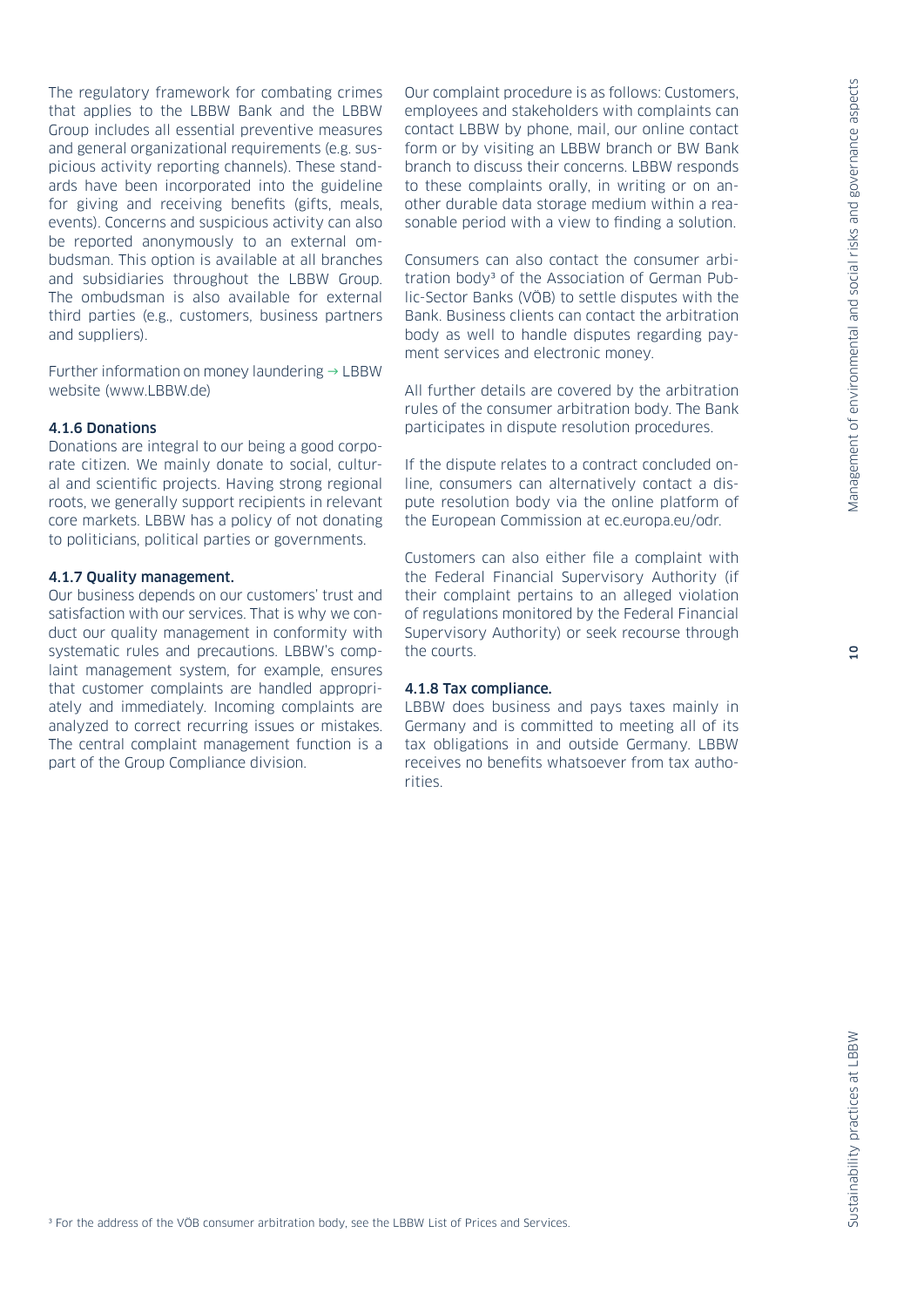The following information is published pursuant to the Banking Act (section 26a(1) sentence 2 et seq.), broken down by EU Member States and third countries, for companies consolidated in LBBW's consolidated financial statements that maintain a branch or headquarters abroad:

- Name of company, type of business and geographical location of the branch
- Revenues
- Number of wage and salary earners in fulltime equivalents
- Pre-tax profit or loss
- Taxes on profit or loss
- Public-sector aid received

Further information  $\rightarrow$  country-by-country reporting of LBBW

LBBW never advises customers to create international structures with the primary goal of evading taxes and eschews any involvement in transactions with international structures that are obviously primarily designed to evade taxes.

#### 4.2 Sector-specific principles.

#### 4.2.1 Review process for industry/country risks relating to wood/paper, mining, crude oil/natural gas and bioenergy.

In order to identify, analyze and assess sustainability risks in international financing projects, LBBW conducts sustainability reviews of certain loan inquiries in highly relevant industries (i.e. wood/paper, mining, petroleum/natural gas and bioenergy) in certain countries deeply affected by these industries.

Financing for foreign companies in critical industry-country combinations involving raw materials extraction, import/export, or primary processing has to complete a careful process aimed at weighing the risks. This process does not extend to financing backed by the German government or another government export credit agency in an OECD member state since it will have already passed an environmental/social review. The review process also does not apply to documentary bulk operations (e.g., letters of credit, guarantees and surety bonds) in which the Bank acts merely as an intermediary between the importer and exporter.

#### Issues reviewed for the above sectors include:

| Wood/paper                                                                                                                                                                                                                                                                                                                                                                                                                                       | <b>Mining</b>                                                                                                                                                                                                                                                                                                                                                                                | Crude oil/natural gas                                                                                                                                                                                                                                                                                                                                                          | <b>Bioenergy</b>                                                                                                                                                                                                                                                                                                                                                                                                                             |
|--------------------------------------------------------------------------------------------------------------------------------------------------------------------------------------------------------------------------------------------------------------------------------------------------------------------------------------------------------------------------------------------------------------------------------------------------|----------------------------------------------------------------------------------------------------------------------------------------------------------------------------------------------------------------------------------------------------------------------------------------------------------------------------------------------------------------------------------------------|--------------------------------------------------------------------------------------------------------------------------------------------------------------------------------------------------------------------------------------------------------------------------------------------------------------------------------------------------------------------------------|----------------------------------------------------------------------------------------------------------------------------------------------------------------------------------------------------------------------------------------------------------------------------------------------------------------------------------------------------------------------------------------------------------------------------------------------|
| • Illegal logging/defor-<br>estation of virgin<br>forests<br>• Activities in protected<br>area <sup>4</sup><br>• Endangerment of<br>biodiversity <sup>5</sup><br>• Waste management<br>• Rehabilitation/<br>restoration<br>• Human rights<br>• Existing land use rights<br>• Environmentally<br>friendly production<br>processes (e.g. soil<br>conservation, erosion<br>control)<br>• Fair working condi-<br>tions (ILO core labor<br>standards) | • Accident prevention<br>• Land consumption<br>(in surface mining)<br>• Waste management<br>Decommissioning of<br>production sites<br>• Activities in protected<br>area <sup>4</sup><br>• Mountaintop removal <sup>6</sup><br>• Human rights<br>• Existing land use rights<br>• Fair working conditions<br>(ILO core labor stan-<br>dards)<br>• Adherence to ICMM <sup>7</sup><br>principles | • Accident prevention<br>• Waste management<br>Decommissioning of<br>$\bullet$<br>production sites<br>• Especially in Canada:<br>Extraction of tar sands<br>in the province of Al-<br>berta (surface mining)<br>• Activities in protected<br>area <sup>4</sup><br>• Human rights<br>• Existing land use rights<br>• Fair working condi-<br>tions (ILO core labor<br>standards) | • Direct or indirect (e.g.<br>due to displacement<br>by agriculture) change<br>of land use for virgin<br>forests or wetlands<br>• Activities in protected<br>area <sup>4</sup><br>• Endangerment of<br>biodiversity <sup>5</sup><br>• Handling of chemicals<br>• Use of genetically<br>modified plants<br>• Waste management<br>• Human rights<br>• Existing land use rights<br>• Fair working condi-<br>tions (ILO core labor<br>standards) |

6 Coal mining method that uses explosives to remove mountaintops.

7 International Council on Mining and Metals.

<sup>4</sup> E.g., IUCN protected areas (International Union for Conservation of Nature), UNESCO World Heritage Site (United Nations Educational, Scientific and Cultural Organization), wetlands according to the Ramsar Convention (international treaty on wetlands).

<sup>5</sup> E.g., endangered animals and species of plants pursuant to Washington Convention CITES.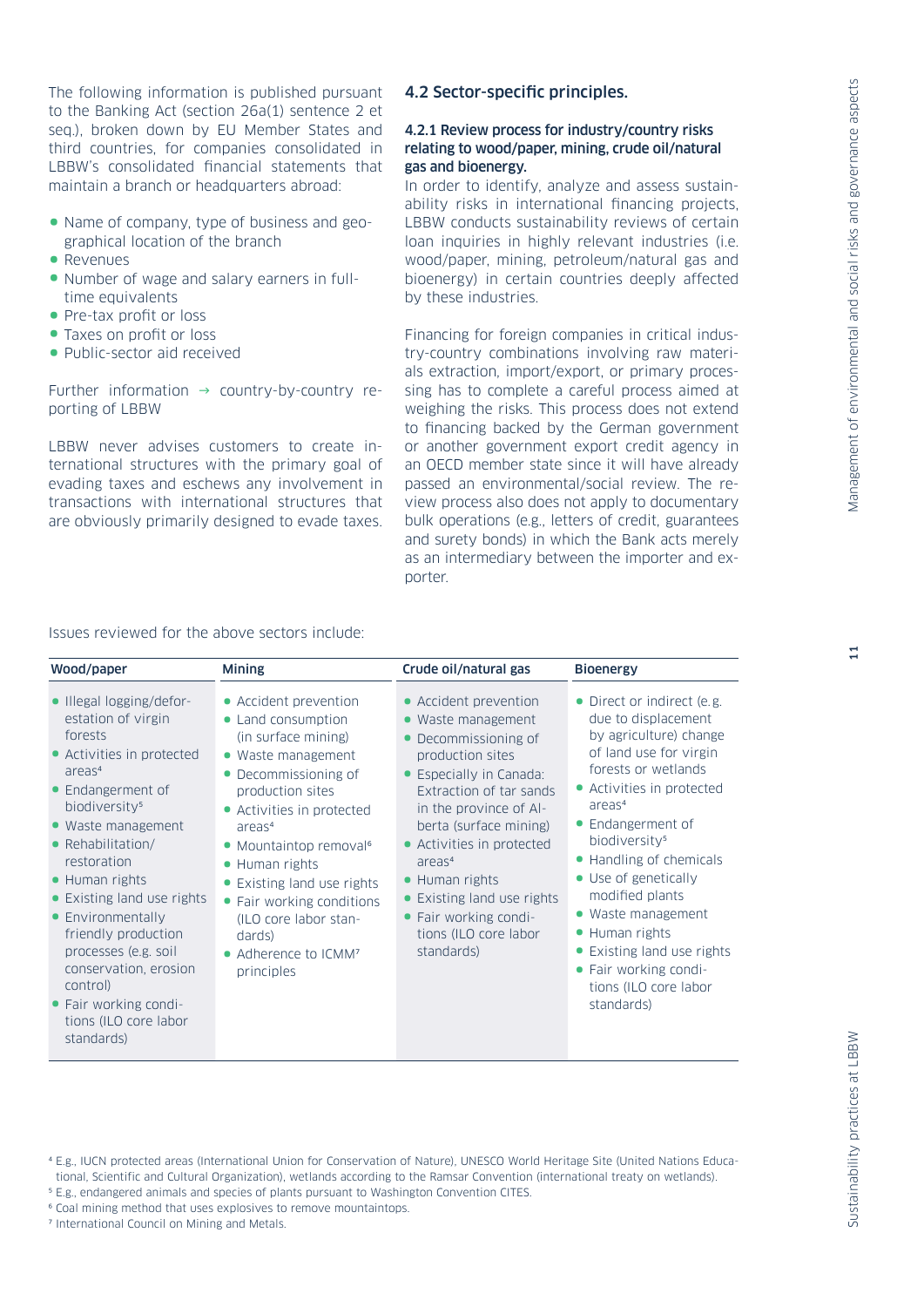Outside Germany, LBBW provides project financing primarily in western and central European countries and in North America, where particularly strict statutory environmental and social standards apply. In general, we make project financing in non-OECD countries contingent on obtaining export credit insurance (from Euler Hermes, etc.) that includes an extensive review of environmental standards. We do not disburse loans until a project has been approved and compliance with environmental standards is assured. Moreover, we extend loans with environmental conditions attached if necessary – for example, a contractual obligation to decommission equipment or obtain insurance against environmental risks.

#### 4.2.2 Energy

#### 4.2.2.1 Energy efficiency in construction.

LBBW Immobilien Development GmbH is a member of Deutsche Gesellschaft für Nachhaltiges Bauen e.V. (DGNB – German Sustainable Building Council). LBBW Immobilien Management GmbH's development company specializes in designing and building sustainable residential complexes and commercial space. The company provides its expertise as a service provider in areas such as sustainability, revitalization project management, and efficiency improvements.

LBBW Immobilien Development GmbH prioritizes building and certifying sustainable office, administrative, and residential buildings according to DGNB standards. In cases where DGNB certification is not explicitly planned, the internal "LBBW Immobilien Development GmbH Standard for New Construction of Sustainable Office and Administrative Buildings" and "LBBW Immobilien Development GmbH Standard for New Construction of Sustainable Office, Administrative, and Residential Buildings" are applicable. These internal standards are aligned with selected DGNB criteria and ensure the use of sustainably sourced wood and healthy indoor climates in residential buildings.

#### 4.2.2.2 Bioenergy

Financing in the bioenergy sector is subject to the existing provisions on critical sector-country combinations, see 4.2.1.

#### 4.2.2.3 Coal mining and coal-fired power plants.

Large-scale consumption of fossil fuels such as coal, oil and natural gas is a major driver of climate change. Burning coal is one of the biggest sources of CO<sub>2</sub> emissions that contribute to global warming. Therefore, the following guidelines apply to the financing of coal mining and coal-fired power plants:

LBBW finances no projects in or outside Germany that, as far as we know, are run by

- energy suppliers for the purpose of
	- building new coal-fired power plants (of any tyne)
	- expanding coal-fired power plants (except to improve their efficiency, fuel consumption or emissions)
- mining companies for the purpose of
	- constructing new coal mines or expanding existing coal mines (of any type) (except to make technical upgrades that improve local social or environmental conditions),
	- particularly destructive mining techniques such as mountaintop removal activities (MTR)8

Supplies or services for coal mines or coal-fired power plants located abroad only receive export financing if

- they have ECA coverage (export insurance from a government export credit agency, e.g. Euler Hermes) from an OECD country or
- do not exceed certain thresholds with regard to the overall investment amount or nominal volume

Otherwise, financing is only possible if

- technical upgrades demonstrably improve social or environmental conditions relating to coal mines or
- coal mines are reclaimed or
- efficiency of coal-fired power plants is significantly improved or
- emissions are reduced

We do not knowingly provide export financing related to particularly destructive mining methods such as mountaintop removal.

<sup>8</sup> "Mountaintop Removal Mining" (MTR) is a special type of surface mining which uses explosives to blast away mountaintops. The process is used to mine coal; blasting away the mountaintops provides access to the coal seams beneath. Blasting is cheaper than mining the coal underground – but it also destroys the environment and ecosystems in the area. Other harmful consequences of this type of mining are the accumulation of huge volumes of overburden and the release of heavy metals which may pollute rivers and groundwater. It also produces dust emissions that are classified as potentially carcinogenic.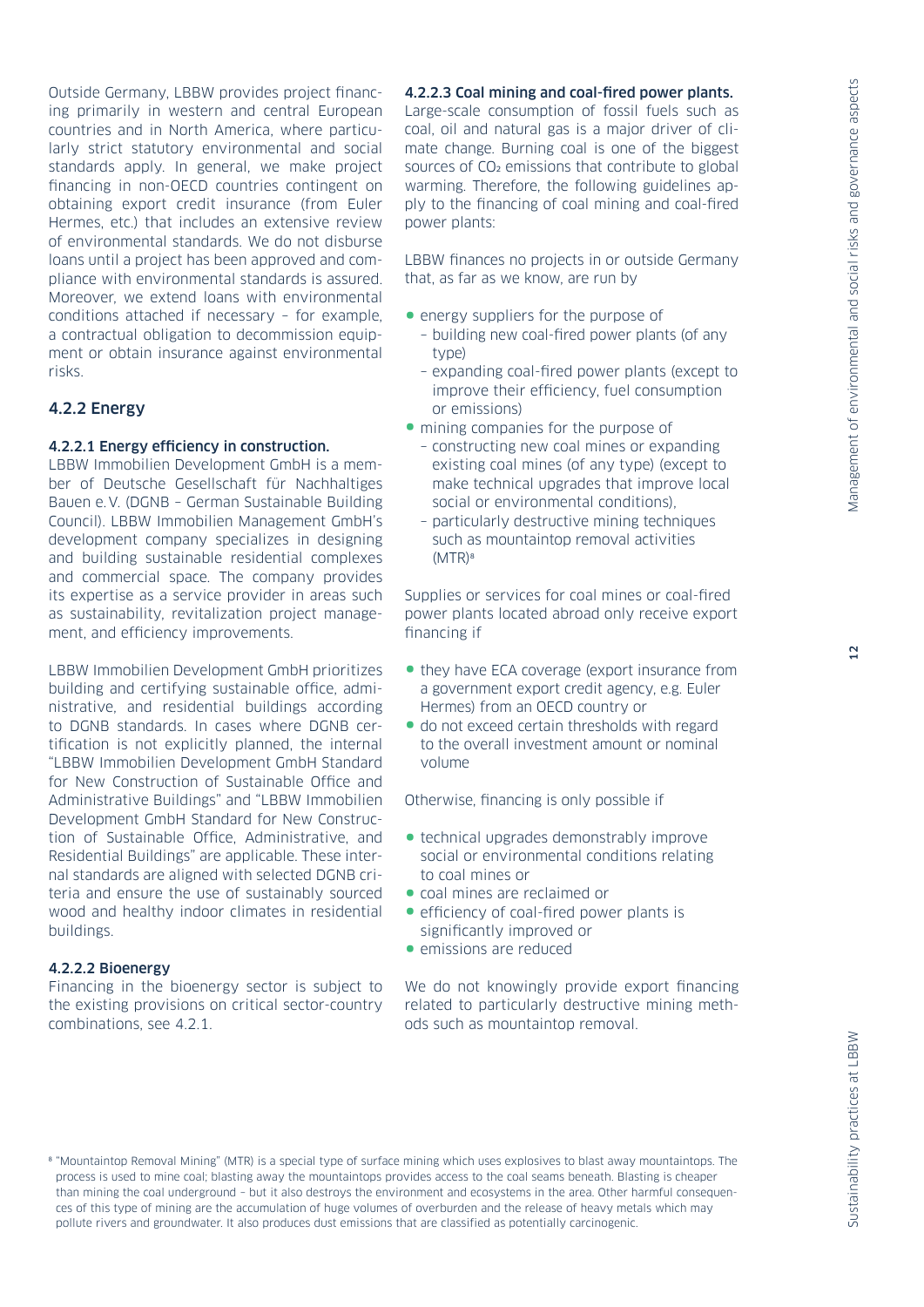We provide general company financing that helps electric utility companies in order to drive the energy transition to renewable energies. However, we are aware that coal power serves as a bridge technology between conventional and renewable energy and so will continue to help maintain security of supply for some time to come. We do not provide general company financing to companies known to directly engage in mountaintop removal.

#### 4.2.2.4 Nuclear power.

Nuclear power is extremely risky due to the incalculable health risks of radiation, especially following accidents, and the unresolved problem of how to permanently dispose of radioactive waste. LBBW's business practices are aligned with the prevailing political view on the use of nuclear power as a bridge technology. In Germany, the decision to stop using nuclear power put a halt to the construction of new nuclear power plants. Rules regarding this scenario are therefore not needed. LBBW does not support projects identifiably related to the construction of new nuclear power plants or expansion of existing nuclear capacity in other countries.

As a consequence:

- General corporate financing is not provided to energy suppliers that operate nuclear power plants abroad if nuclear power accounts for more than 25% of the total legally attributable plant output.
- No financing is provided for specific projects by energy suppliers that promote the construction of new nuclear power plants or expansion of existing nuclear capacity in other countries.
- No financing or security for supplies or services is provided for nuclear power plants outside of Germany if certain thresholds regarding the total investment amount or nominal volume are exceeded.

There are no limits on financing for nuclear power plant decommissioning projects or investments intended to ensure safety (technical modernization projects).

#### 4.2.3 Mining

The existing provisions on critical sector-country combinations in mining apply to the mining sector in general (see section 4.2.1).

In considering project financing for mining operations, LBBW generally considers

- how the company operates the mine (e.g., environmental pollution from discharging toxic chemicals, further processing of overburden)
- protection of designated High Conservation Value Areas and/or UNESCO World Heritage Sites
- respect for human rights, especially the rights of local communities and indigenous peoples
- observance of minimum occupational health standards and working conditions pursuant to the standards of the International Labor Organization (ILO)
- performance of mine reclamation

#### 4.2.3.1 Uranium mining.

Uranium mining for nuclear power plants, nuclear weapons or medical purposes entails significant radiation exposure and therefore endangers the health of people living near the mines. LBBW does not support uranium mining without sufficient health and safety standards. Therefore, LBBW rejects any business activities that appear to promote this kind of hazardous mining.

This means the following:

- General corporate financing is not provided to companies that engage in uranium mining, generate at least 1% of their revenue from such activities and do not provide proof of compliance with health and safety standards (e.g., ISO 14001, OHSAS (Occupational Health and Safety Assessment Series) 18001, ICMM (International Council on Mining and Metals), UN Global Compact, ILO core labor standards, IFC Safety Guidelines, Voluntary Principles on Security and Human Rights).
- No financing is provided for specific uranium mining projects if no proof of compliance with health and safety standards is submitted (see above).
- No financing or security is provided for supplies or services used in uranium mining that exceed a certain nominal volume if no proof of compliance with health and safety standards is submitted (see above).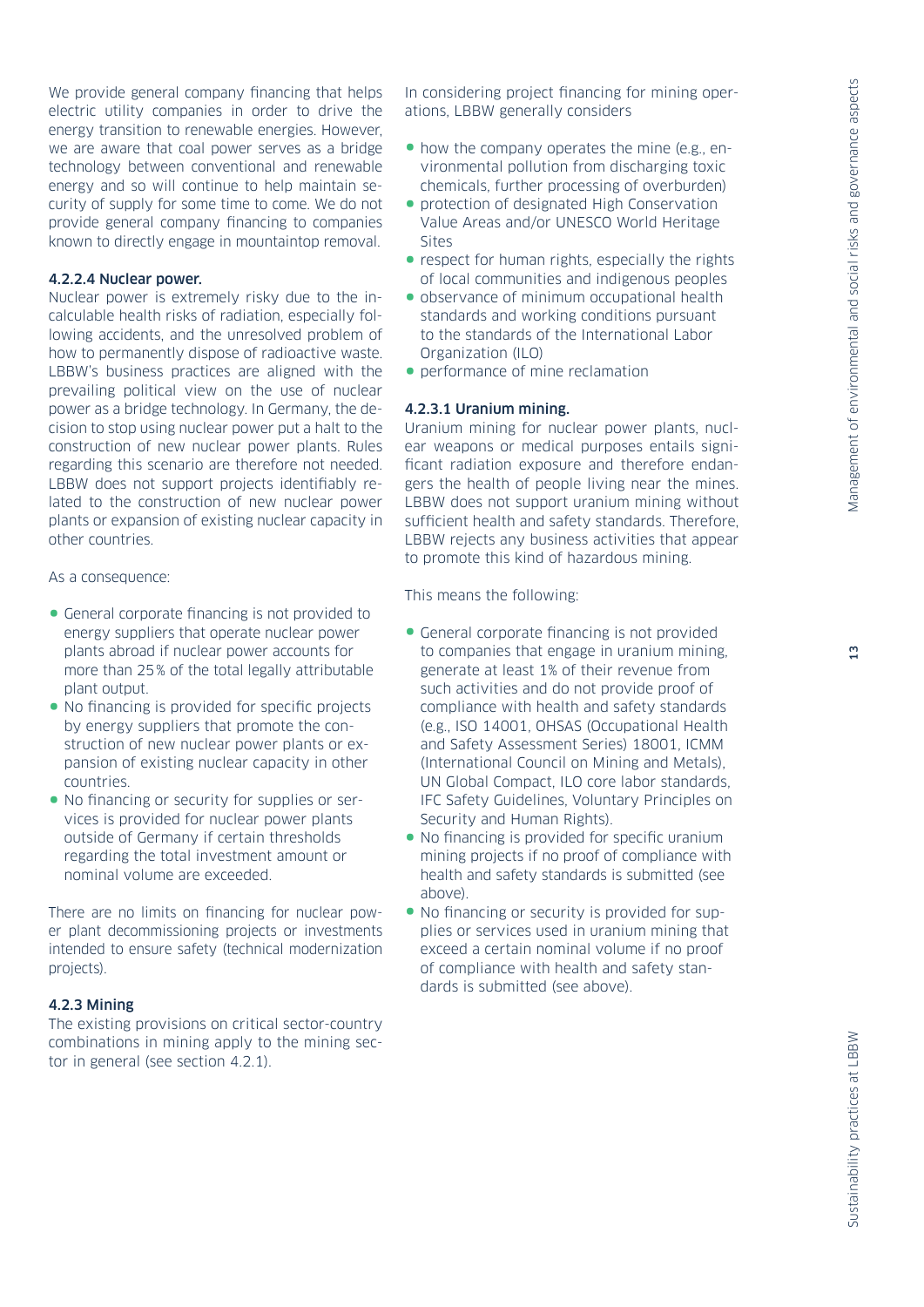#### 4.2.3.2 Gold

All the BW Bank branches offer Fairtrade gold bars of one to ten grams from Macdesa, a Fairtrade-certified mine in Peru. The mine has committed to complying with Fairtrade guidelines on health and the environment. Child labor is prohibited. There is an unbroken chain of custody from the raw gold to the gold ingot. In addition to the actual value of the gold, the cooperative also receives a premium from Fairtrade for community projects such as schools, health centers and drinking water supplies.

#### 4.2.4 Crude oil/natural gas.

LBBW does not provide or help provide project financing for controversial oil production practices such as Arctic drilling, oil/tar sands mining, deep sea drilling, oil drilling in the Amazon rainforest, and fracking (crude oil and natural gas drilling under high pressure, e.g. to extract shale gas).

Furthermore, the extraction of tar sands in the province of Alberta (Canada) is defined as a critical industry-country combination for foreign company financing (see section 4.2.1).

#### 4.2.5 Arms

- LBBW does not enter into any business relationships with companies that produce cluster munitions and/or anti-personnel mines (which are prohibited by international conventions). To accomplish this, LBBW Bank and all subsidiaries majority-owned by LBBW use a Group-wide company exclusion list that is also integrated in the Bank's automated embargo monitoring system. The exclusion list is updated twice a year based on an external database.
- LBBW does not finance international shipments of **weapons of war**<sup>9</sup> - not even if the Federal Office of Economics and Export Control (BAFA) has approved the export.
- Arms exports<sup>10</sup> are subject to strict requirements and restrictions. Exports of these goods to foreign military facilities can only be financed or secured if they are shipped to EU or NATO member states.
- Nuclear, biological and chemical weapons, also known as weapons of mass destruction (WMDs), are banned internationally because they pose a significant threat to the civilian population and environment. We do not enter into any transactions relating to these systems with companies whom we determine to be involved in the production of WMDs, key components (e.g., plutonium, highly enriched uranium, mustard gas) or enrichment facilities. As a consequence:
	- General corporate financing is not provided to companies generating 5% or more of their revenue from WMDs.
	- No financing is provided for specific projects connected with the production of WMDs, key components or enrichment facilities.
	- No financing or security is provided for exports of WMDs abroad (see exclusion of weapons exports).

#### 4.2.6 Pornography

LBBW does not provide financing relating to the production and sale of pornographic products, the operation of brothels, providers of sex tourism, phone sex hotlines and the like.

#### 4.2.7 Gambling

LBBW refuses to provide financing for controversial forms of gambling.

9 Weapons of war pursuant to the annex to the German Weapons of War Control Act (KrWaffKontrG). 10 Arms according to Federal Office for Economic Affairs and Export Control (BAFA) export list.